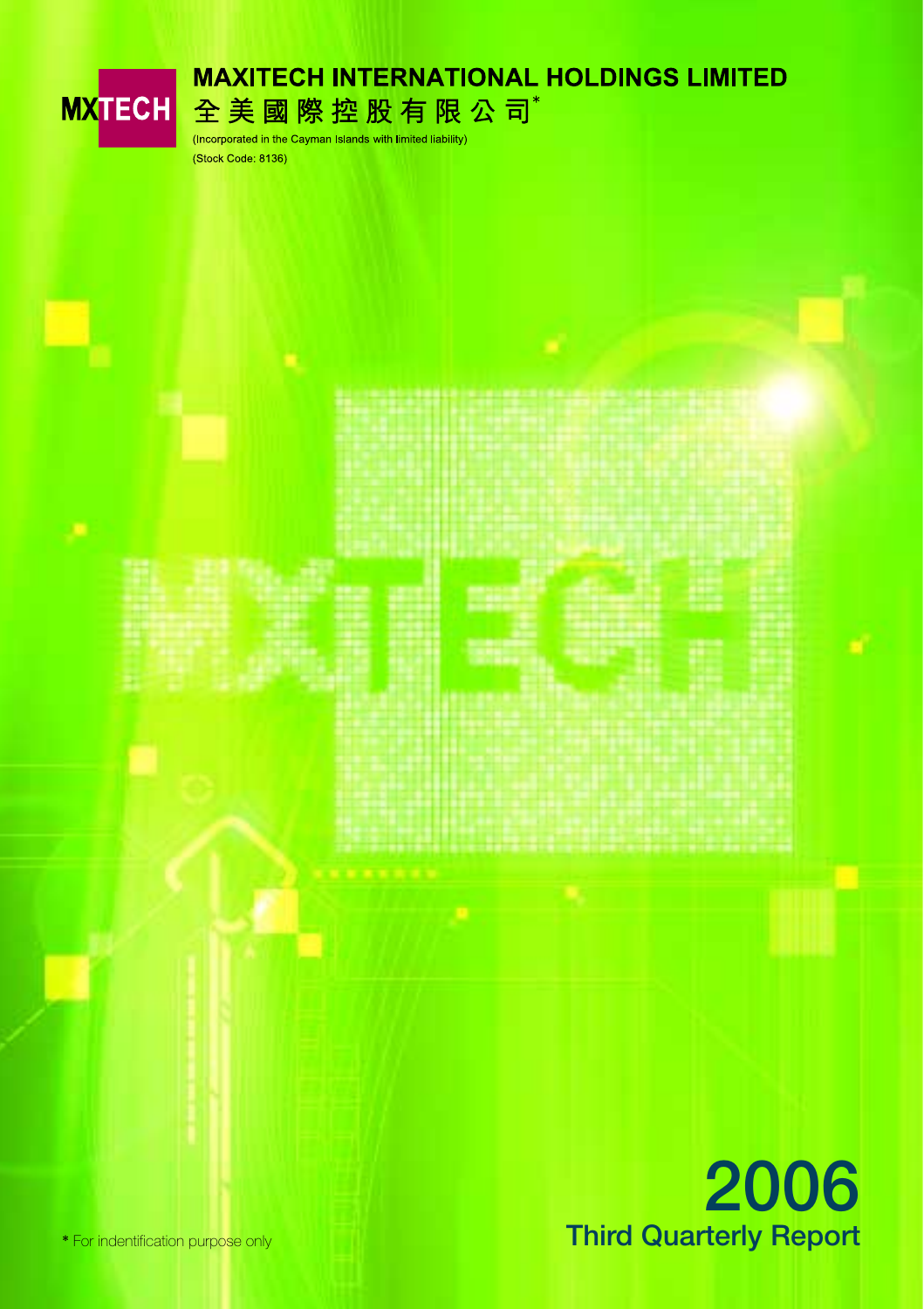### **CHARACTERISTICS OF THE GROWTH ENTERPRISE MARKET ("GEM") OF THE STOCK EXCHANGE OF HONG KONG LIMITED (THE "STOCK EXCHANGE")**

**GEM has been established as a market designed to accommodate companies to which a high investment risk may be attached. In particular, companies may list on GEM with neither a track record of profitability nor any obligation to forecast future profitability. Furthermore, there may be risks arising out of the emerging nature of companies listed on GEM and the business sectors or countries in which the companies operate. Prospective investors should be aware of the potential risks of investing in such companies and should make the decision to invest only after due and careful consideration. The greater risk profile and other characteristics of GEM mean that it is a market more suited to professional and other sophisticated investors.**

**Given the emerging nature of companies listed on GEM, there is a risk that securities traded on GEM may be more susceptible to high market volatility than securities traded on the main board of the Stock Exchange and no assurance is given that there will be a liquid market in the securities traded on GEM.**

**The principal means of information dissemination on GEM is publication on the Internet website operated by the Stock Exchange. Listed companies are not generally required to issue paid announcements in gazetted newspapers. Accordingly, prospective investors should note that they need to have access to the GEM website in order to obtain up-todate information on GEM-listed issuers.**

*The Stock Exchange takes no responsibility for the contents of this report, makes no representation as to its accuracy or completeness and expressly disclaims any liability whatsoever for any loss howsoever arising from or in reliance upon the whole or any part of the contents of this report.*

*This report, for which the directors of Maxitech International Holdings Limited (the "Company") collectively and individually accept full responsibility, includes particulars given in compliance with the Rules Governing the Listing of Securities on GEM of the Stock Exchange (the "GEM Listing Rules") for the purpose of giving information with regard to the Company. The directors of the Company, having made all reasonable enquiries, confirm that, to the best of their knowledge and belief: (1) the information contained in this report is accurate and complete in all material respects and not misleading; (2) there are no other matters the omission of which would make any statement in this report misleading; and (3) all opinions expressed in this report have been arrived at after due and careful consideration and are founded on bases and assumptions that are fair and reasonable.*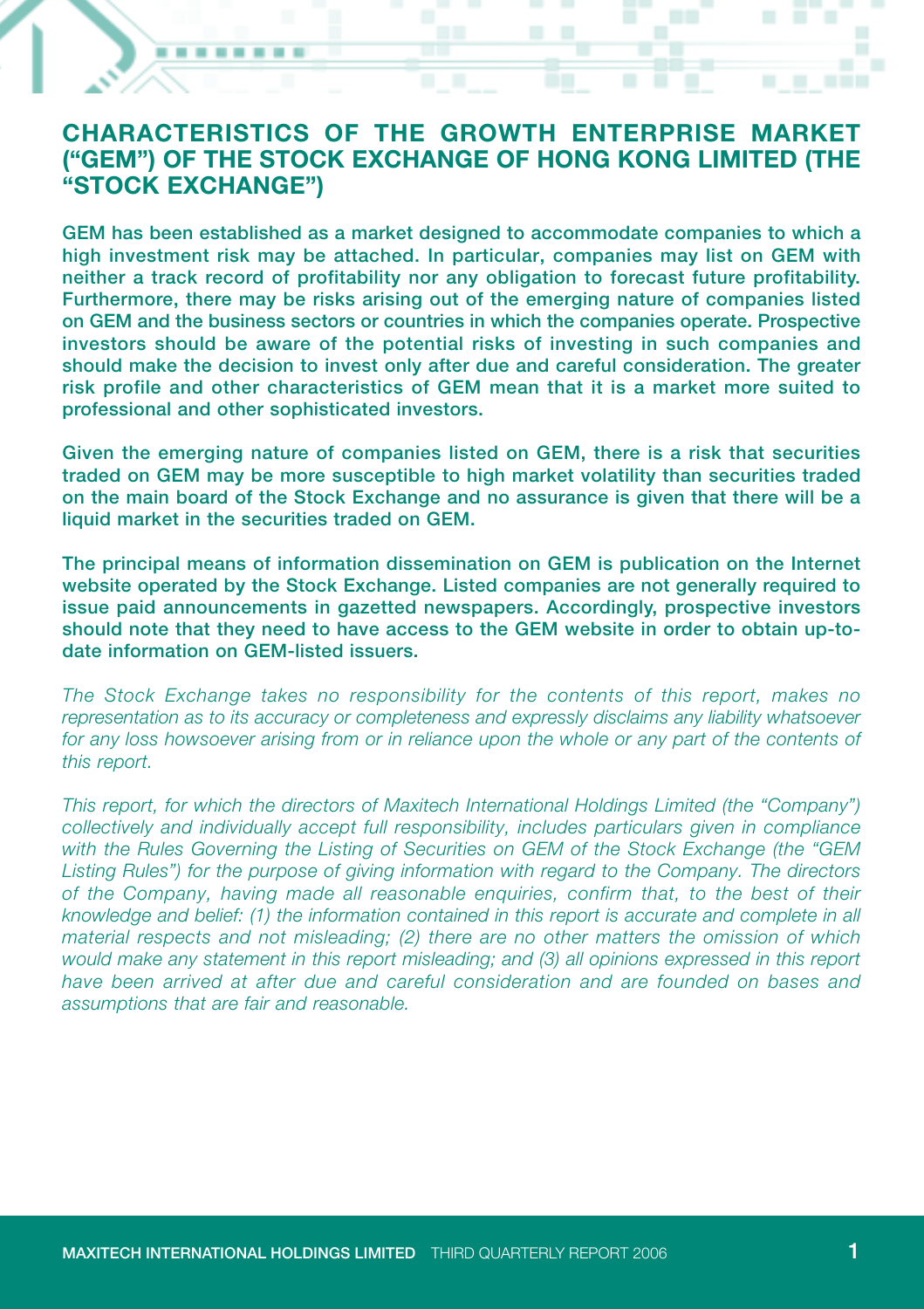# **THIRD QUARTER RESULTS (UNAUDITED)**

The board of directors (the "Board") of Maxitech International Holdings Limited (the "Company") (Formerly: FX Creations International Holdings Limited) herein presents the unaudited consolidated results of the Company and its subsidiaries (collectively referred to as the "Group") for the three months and nine months ended 31 December 2006 together with the comparative unaudited figures for the corresponding periods in 2005 as follows:

٠ 

## **UNAUDITED CONSOLIDATED INCOME STATEMENT**

*For the three months and nine months ended 31 December 2006*

|                                                                            |              | Nine months ended<br>31 December       |                                 | Three months ended<br>31 December      |                                        |  |
|----------------------------------------------------------------------------|--------------|----------------------------------------|---------------------------------|----------------------------------------|----------------------------------------|--|
|                                                                            | <b>Notes</b> | 2006<br>(unaudited)<br><b>HK\$'000</b> | 2005<br>(unaudited)<br>HK\$'000 | 2006<br>(unaudited)<br><b>HK\$'000</b> | 2005<br>(unaudited)<br><b>HK\$'000</b> |  |
| <b>TURNOVER</b>                                                            | 3            | 45,679                                 | 54,154                          | 20,486                                 | 18,374                                 |  |
| Cost of sales                                                              |              | (26, 982)                              | (28,968)                        | (13, 773)                              | (10, 568)                              |  |
| Gross profit                                                               |              | 18,697                                 | 25,186                          | 6,713                                  | 7,806                                  |  |
| Other revenue<br>Selling and distribution costs<br>Administrative expenses |              | 2,147<br>(14, 928)<br>(7,834)          | 1,432<br>(17, 754)<br>(8,710)   | 1,156<br>(6,077)<br>(2, 201)           | 245<br>(5, 527)<br>(2,604)             |  |
| PROFIT/(LOSS) FROM OPERATIONS                                              |              | (1,918)                                | 154                             | (409)                                  | (80)                                   |  |
| Finance costs                                                              |              | (62)                                   | (435)                           | (24)                                   | (144)                                  |  |
| <b>LOSS BEFORE INCOME TAX</b>                                              |              | (1,980)                                | (281)                           | (433)                                  | (224)                                  |  |
| Income tax                                                                 | 4            |                                        | (4)                             |                                        | (4)                                    |  |
| <b>LOSS FOR THE PERIOD</b>                                                 |              | (1,980)                                | (285)                           | (433)                                  | (228)                                  |  |
| Attributable to:<br>Equity holders of the Company<br>Minority interests    |              | (1,900)<br>(80)                        | (285)                           | (433)                                  | (228)                                  |  |
|                                                                            |              | (1,980)                                | (285)                           | (433)                                  | (228)                                  |  |
| <b>DIVIDEND</b>                                                            | 6            |                                        |                                 |                                        |                                        |  |
| <b>LOSS PER SHARE</b>                                                      |              |                                        |                                 |                                        |                                        |  |
| <b>Basic</b>                                                               | 5            | <b>HK(0.29)</b> cent                   | HK(0.07) cent                   | <b>HK(0.06)</b> cent                   | HK(0.06) cent                          |  |
| <b>Diluted</b>                                                             |              | N/A                                    | N/A                             | N/A                                    | N/A                                    |  |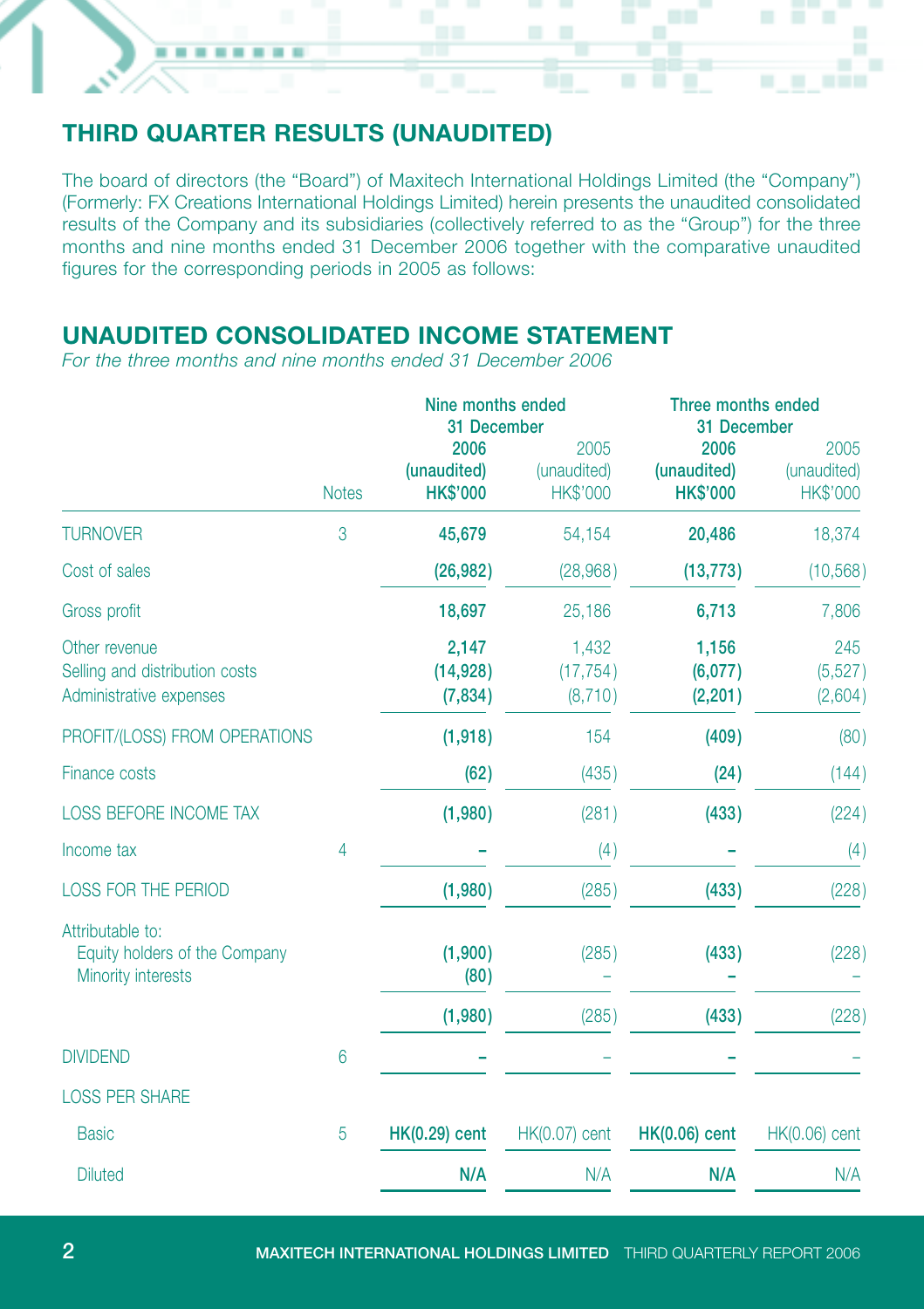Notes:

#### *1. GENERAL INFORMATION*

The Company was incorporated in the Cayman Islands on 10 January 2002 as an exempted company with limited liability under the Companies Law (2001 Second Revision) of the Cayman Islands. The address of its registered office is Cricket Square, Hutchins Drive, P.O. Box 2681, Grand Cayman KY 1-1111, Cayman Islands.

The principal activity of the Company is investment holding. The subsidiaries are principally engaged in the retail and wholesale of bags and accessories and trading of used computers. The bags sold by the Group consist principally of business bags, sports bags, backpacks, handbags and wallets. The accessories sold by the Group include belts, watches, spectacles and umbrellas. The trading of used computers by the Group includes PCs, laptops and computer parts (such as RAM modules, LCD panels, hard disks, DVDROMs, plastic covers, and keyboards etc.).

#### *2. BASIS OF PREPARATION*

The unaudited consolidated income statement has been prepared under the historical cost convention and in accordance with the Hong Kong Financial Reporting Standards and Hong Kong Accounting Standards issued by the Hong Kong Institute of Certified Public Accountants, the accounting principles generally accepted in Hong Kong, the disclosure requirements of the Hong Kong Companies Ordinance and the Rules Governing the Listing of Securities on the Growth Enterprise Market of the Stock Exchange of Hong Kong Limited. The accounting policies adopted in preparation of the unaudited results are consistent with those used in the annual financial statements of the Group for the year ended 31 March 2006.

All significant transactions and balances within the Group have been eliminated on consolidation.

#### *3. TURNOVER*

Turnover represents the aggregate of the net invoiced value of goods sold, after allowances for returns and trade discounts.

|                                   | Nine months ended<br>31 December       |                                        | Three months ended<br>31 December      |                                        |  |
|-----------------------------------|----------------------------------------|----------------------------------------|----------------------------------------|----------------------------------------|--|
|                                   | 2006<br>(unaudited)<br><b>HK\$'000</b> | 2005<br>(unaudited)<br><b>HK\$'000</b> | 2006<br>(unaudited)<br><b>HK\$'000</b> | 2005<br>(unaudited)<br><b>HK\$'000</b> |  |
| Turnover                          |                                        |                                        |                                        |                                        |  |
| Retail of bags and accessories    | 24,322                                 | 29.638                                 | 8.974                                  | 8.148                                  |  |
| Wholesale of bags and accessories | 14.591                                 | 24.516                                 | 4.746                                  | 10.226                                 |  |
| Trading of used computers         | 6.766                                  |                                        | 6,766                                  |                                        |  |
|                                   | 45,679                                 | 54.154                                 | 20,486                                 | 18.374                                 |  |

#### *4. INCOME TAX*

No provision for income tax has been made (three and nine months ended 31 December 2005: 17.5%) as the Group has an estimated loss for Hong Kong income tax purposes in the current periods. Taxes on profits assessable in other jurisdictions have been calculated at the rates of tax prevailing in the places in which the Group operates, based on existing legislations, interpretations and practices in respect thereof.

Deferred tax had not been provided for the Group because the Group had no significant temporary differences at the balance sheet date (31 December 2005: Nil).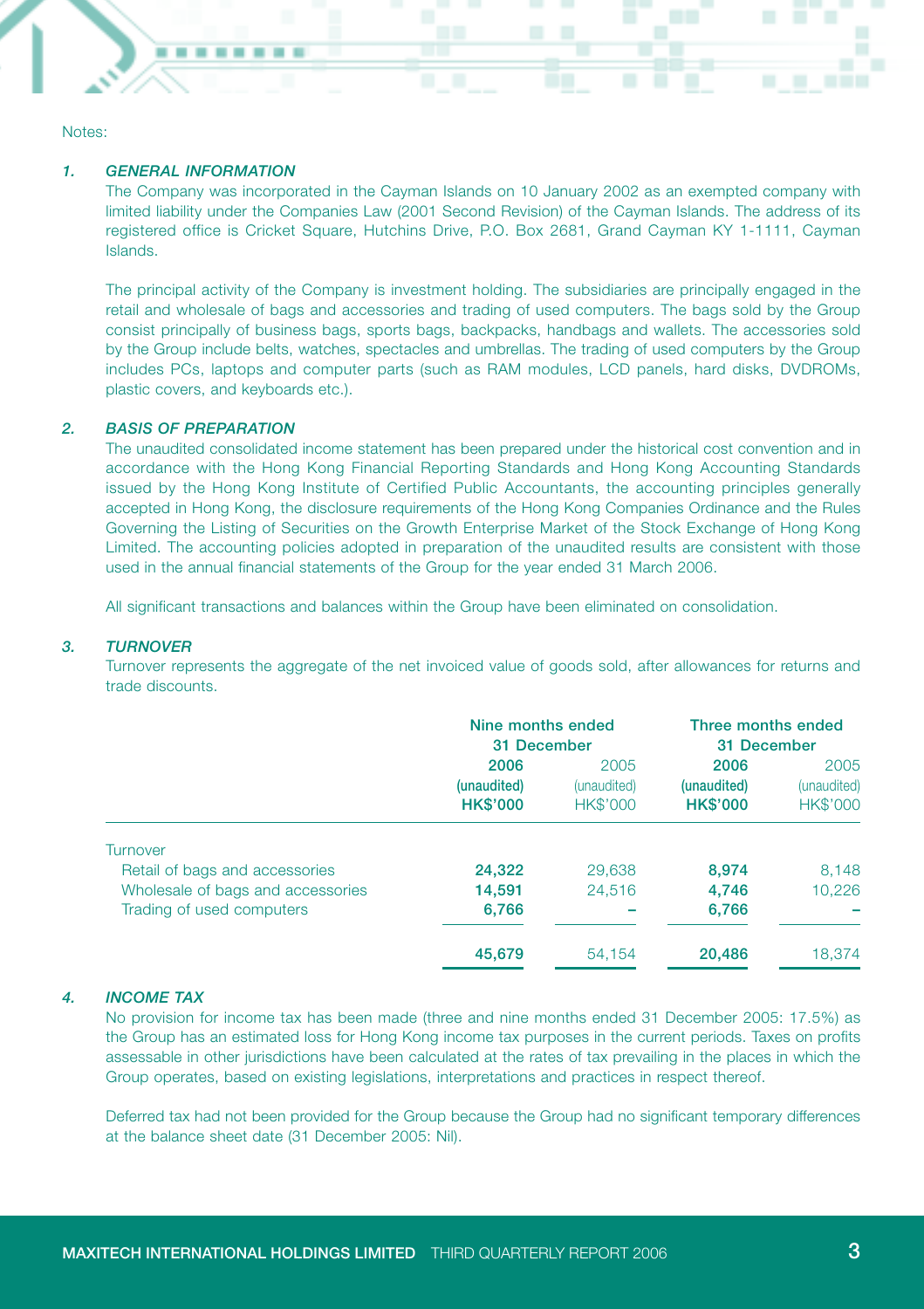#### *5. LOSS PER SHARE*

The calculations of basic loss per share for the three months and nine months ended 31 December 2006 are based on the unaudited consolidated net loss attributable to equity holders of the Company for the three months and nine months ended 31 December 2006 of approximately HK\$433,000 and HK\$1,900,000 respectively (three months and nine months ended 31 December 2005: net loss of approximately HK\$228,000 and HK\$285,000 respectively) and the weighted average of 757,551,652 and 650,278,879 shares respectively in issue during the three months and nine months ended 31 December 2006 (three months and nine months ended 31 December 2005: 401,265,084 and 405,060,335 shares in issue respectively).

Diluted loss per share for the three months and nine months ended 31 December 2005 and 2006 have not been disclosed as no diluting events existed during those periods.

#### *6. DIVIDEND*

The Board does not recommend the payment of a dividend for the three months and nine months ended 31 December 2006 (three months and nine months ended 31 December 2005: Nil).

### **UNAUDITED CONSOLIDATED STATEMENT OF CHANGES IN EQUITY**

*For the nine months ended 31 December 2006*

|                                                                                                                              | <b>Issued share</b><br>capital<br>(Unaudited)<br>HK\$'000        | <b>Share</b><br>premium<br>(Unaudited)<br><b>HK\$'000</b> | Accumulated<br>losses<br>(Unaudited)<br><b>HK\$'000</b> | Total<br>(Unaudited)<br><b>HK\$'000</b>        | Minority<br><b>interests</b><br>(Unaudited)<br><b>HK\$'000</b>        | Total<br>(Unaudited)<br>HK\$'000        |
|------------------------------------------------------------------------------------------------------------------------------|------------------------------------------------------------------|-----------------------------------------------------------|---------------------------------------------------------|------------------------------------------------|-----------------------------------------------------------------------|-----------------------------------------|
| At 1 April 2005                                                                                                              | 4,000                                                            | 13,703                                                    | (5,896)                                                 | 11,807                                         |                                                                       | 11,807                                  |
| Placing of new shares                                                                                                        | 605                                                              | 1,215                                                     |                                                         | 1,820                                          |                                                                       | 1,820                                   |
| Net loss for the period                                                                                                      |                                                                  |                                                           | (285)                                                   | (285)                                          |                                                                       | (285)                                   |
| At 31 December 2005                                                                                                          | 4,605                                                            | 14,918                                                    | (6, 181)                                                | (13, 342)                                      |                                                                       | (13, 342)                               |
|                                                                                                                              | <b>Issued share</b><br>capital<br>(Unaudited)<br><b>HK\$'000</b> | <b>Share</b><br>premium<br>(Unaudited)<br><b>HK\$'000</b> | Accumulated<br>losses<br>(Unaudited)<br><b>HK\$'000</b> | <b>Total</b><br>(Unaudited)<br><b>HK\$'000</b> | <b>Minority</b><br><b>interests</b><br>(Unaudited)<br><b>HK\$'000</b> | Total<br>(Unaudited)<br><b>HK\$'000</b> |
| At 1 April 2006<br>Issue of new shares for the open offer<br><b>Issuing costs</b><br>Issue of new shares for the acquisition | 4,605<br>2,493                                                   | 14,918<br>12,465<br>(1, 153)                              | (11, 255)                                               | 8,268<br>14,958<br>(1, 153)                    | 80                                                                    | 8,348<br>14,958<br>(1, 153)             |
| of Maxitech System Company Limited<br><b>Issuing costs</b><br>Exercise of share options                                      | 153<br>381                                                       | 2,601<br>(162)<br>5,829                                   |                                                         | 2,754<br>(162)<br>6,210                        |                                                                       | 2,754<br>(162)<br>6,210                 |
| Net loss for the period<br>At 31 December 2006                                                                               |                                                                  |                                                           | (1,900)                                                 | (1,900)                                        | (80)                                                                  | (1,980)                                 |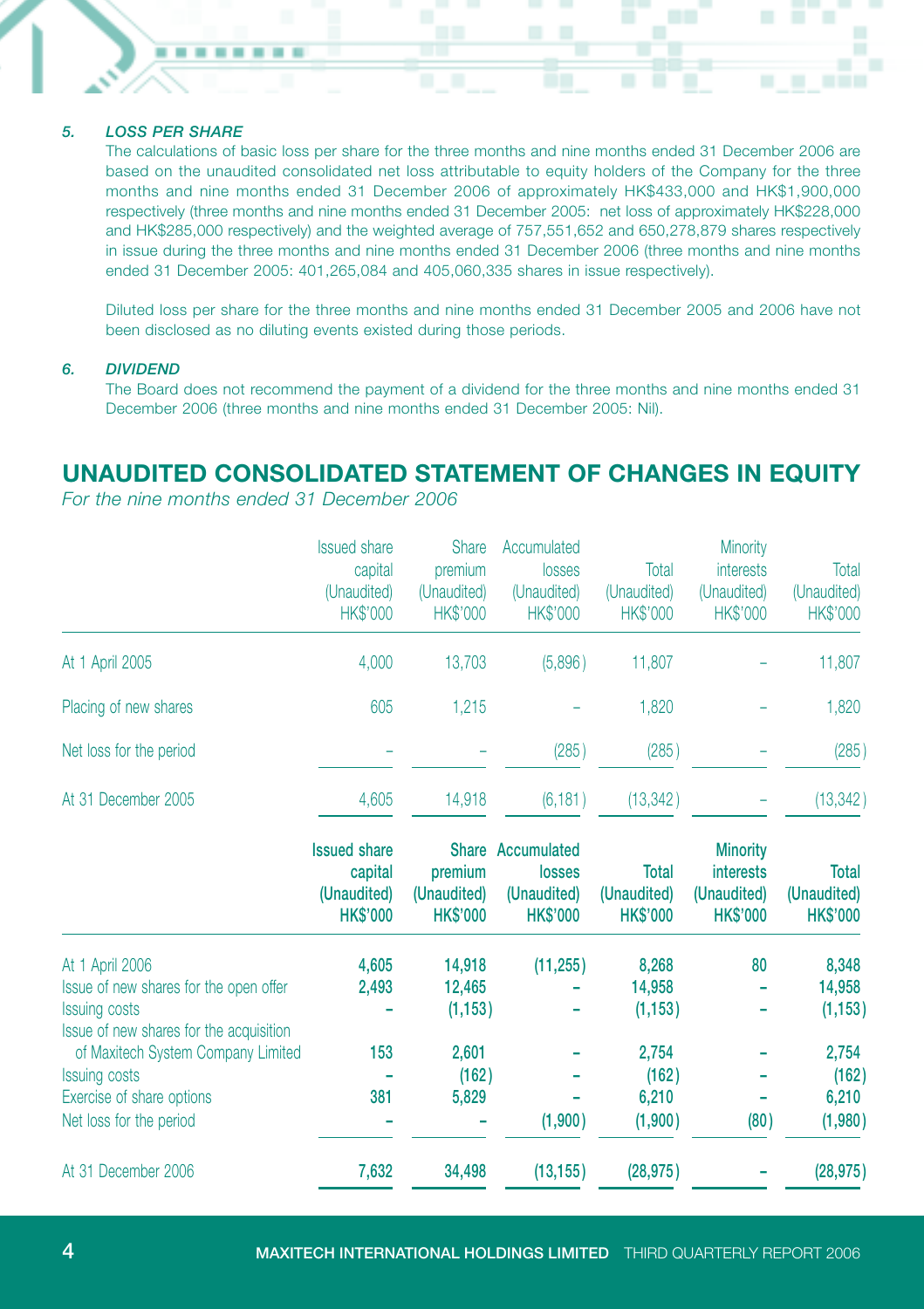## **FINANCIAL REVIEW**

During the nine months ended 31 December 2006, the Group recorded a turnover of approximately HK\$45.7 million (nine months ended 31 December 2005: approximately HK\$54.2 million), a decrease of approximately 15.7% as compared to the corresponding period in previous year. The turnover for the nine months ended 31 December 2006 comprised retail sales, wholesale sales of bags and trading of used computers which accounted for approximately 53%, 32% and 15% (nine months ended 31 December 2005: approximately 55%, 45% and 0%) of the total turnover respectively.

Gross profit for the nine months ended 31 December 2006 decreased by approximately 25.8% as compared to the corresponding period in previous year due to decrease in turnover and gross profit margin. The gross profit margin decreased to approximately 40.9% from approximately 46.5% in the corresponding period in previous year. The decrease was mainly attributable to lower pricing of the goods provided owing to increase of competitive and challenging business environment.

The net loss attributable to equity holders of the Company for the nine months ended 31 December 2006 amounted to approximately HK\$1,900,000 (nine months ended 31 December 2005: approximately HK\$285,000). The decrease was mainly attributable to the decrease in gross profit and gross profit margin. Administrative expenses decreased by approximately 10% from the corresponding period in previous year. Moreover, the Group's salaries and related expenses reduced during the current period compared to the corresponding period in previous year due to cost control measures. During the nine months ended 31 December 2006, selling and distribution costs decreased by approximately 15.9% from the corresponding period in previous year due mainly to the decrease in number of retail shops and thus decrease in sales staff's salaries and commissions and rental expenses.

### **MANAGEMENT DISCUSSION AND ANALYSIS**

### *General*

The Group is principally engaged in retail and wholesale of bags and accessories and trading of used computers. The bags sold by the Group consist principally of business bags, sports bags, backpacks, handbags and wallets. The accessories sold by the Group include belts, watches, spectacles and umbrellas.

The trading of used computers includes PCs, laptops and computer parts (such as RAM modules, LCD panels, hard disks, DVDROMs, plastic covers, and keyboards etc.).

### *Business review*

During the nine months ended 31 December 2006, the Group has two new retail outlets in Hong Kong. During the period, the Group appointed an agent in Taiwan to streamline its operations and resources. As a result of this, the Group closed down all its retail outlets in Taiwan.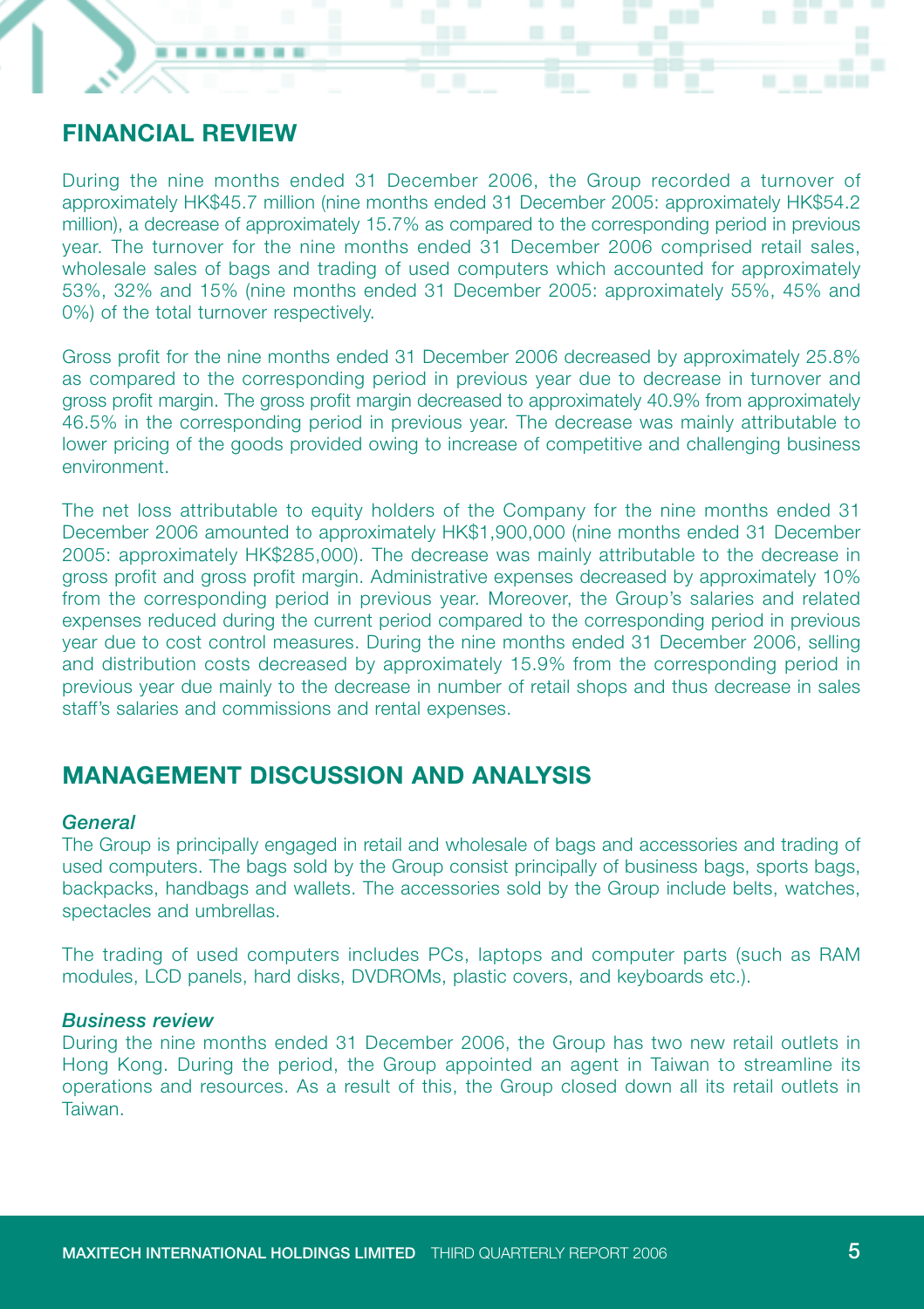The Group continued to identify potential new agents in new areas but none was identified in the nine months ended 31 December 2006.

In addition, on 3 November 2006, the Group acquired 100% interest of Maxitech System Company Limited ("Maxitech System") which provides a stable income stream from trading of used computers.

### *Prospects*

During the nine months ended 31 December 2006, the Group recorded a decrease in turnover of approximately 15.7% as compared to the corresponding period in previous year. The decrease of income was mainly attributable to the lower pricing of the goods provided as a result of increase of competitive and challenging business environment. Be acquiring Maxitech System, the Group diversifies the Group's business to include distribution and trading of recycled computer parts, which has contributed 15% in income for the period.

The Group views the prospects of the bag's business as challenging as the Group is experiencing rental and costs increases in Hong Kong while sales have not increased at the same percentage due to a more competitive business environment in the bag's industry. Nevertheless, the Group is continuing to introduce new designs and products while maintaining cost control measures to remain competitive.

### *Material acquisitions or disposals of subsidiaries and affiliated companies*

During the nine months ended 31 December 2006, Trigreat Investments Limited, a directly wholly owned subsidiary of the Company entered into an Acquisition Agreement in respect of the acquisition of the entire capital of the Maxitech System for a total consideration of HK\$8,500,000. Maxitech System is principally engaged in the trading and distribution of recycled computers and related accessories and the provision of information technology consultancy and related maintenance services in Hong Kong and the PRC. Maxitech System was established and commenced its business in July 2002.

Following the completion of the acquisition on 3 November, 2006. Maxitech System became an indirectly wholly own subsidiary of the Company.

For further details, please refer to the Company's circular dated 10 November 2006.

Save as disclosed above, there were no other material acquisition or disposal of subsidiaries and affiliated companies in the course of the nine months ended 31 December 2006.

#### *Capital structure*

The shares of the Company were listed on the Growth Enterprise Market of the Stock Exchange of Hong Kong Limited on 21 May 2002.

On 26 May 2006, 38,100,000 share options were exercised and 38,100,000 ordinary shares were issued and allotted on 12 June 2006. As at 30 June 2006, the total issued share capital has been increased to 498,604,000 shares.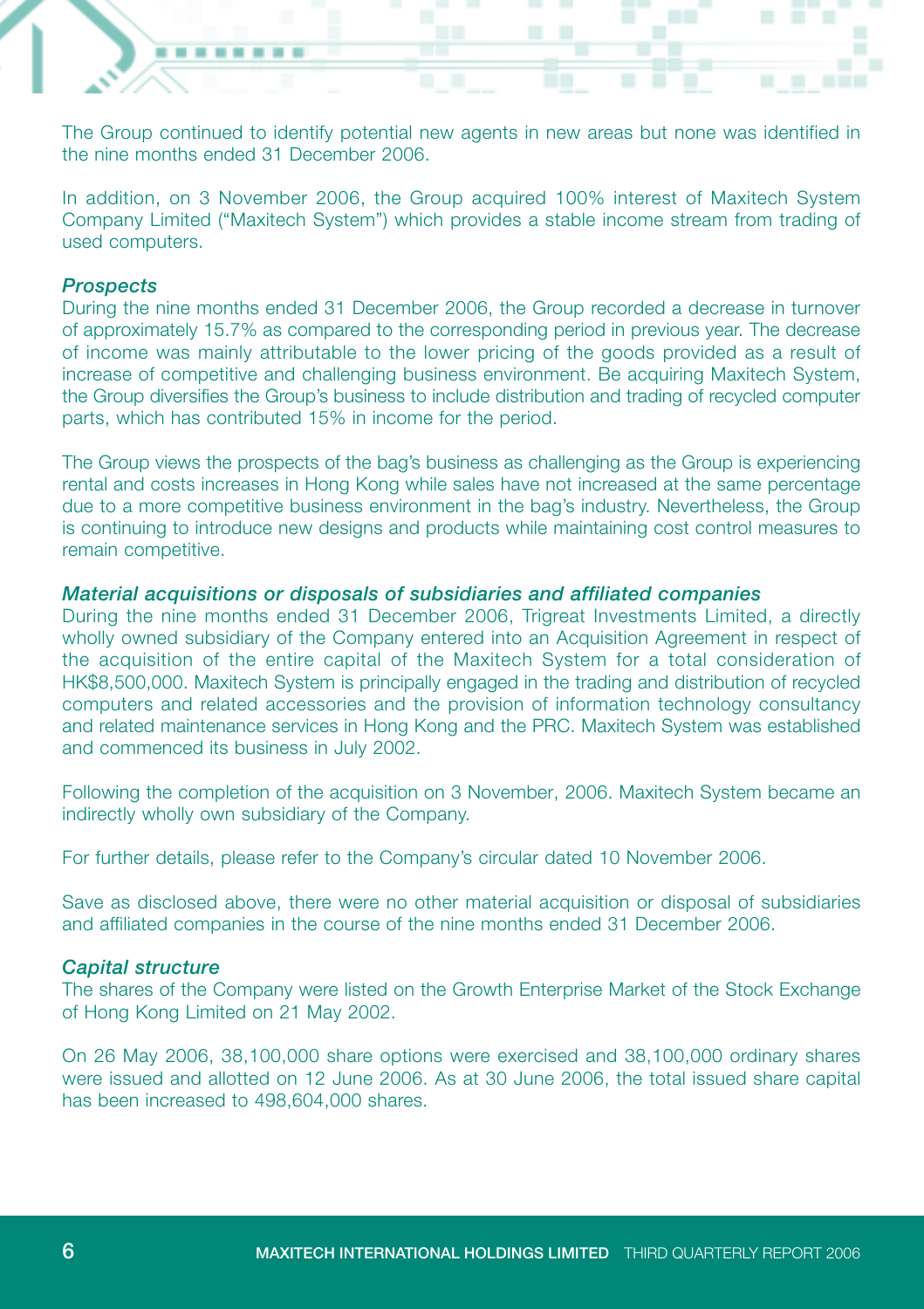On 26 May 2006, the Company announced and proposed to raise approximately HK\$14.96 million before expenses, by way of an open offer of the new shares of not less than 232,552,000 and not more than 249,302,000 offer shares at a price of HK\$0.06 per offer share on the basis of one offer share for every two existing shares. Following the completion of the open offer on 12 July 2006, the total issued share capital was increased to 747,906,000 shares.

On 3 November 2006, the Company allotted and issued 15,300,000 shares to Ms. Leung Sui Ping, Heidi, Mr. Yip Yung Kan and Mr. Yip Yuk Tong, all being the former shareholders of the Maxitech System at a price of HK\$0.18 to satisfy in part of the consideration for the acquisition of the entire share capital of Maxitech System.

Following the completion of the acquisition, the total issued share capital was increased to 763,206,000 shares.

#### *Change of company name*

The Company (formerly known as FX Creations International Holdings Limited) was renamed as Maxitech International Holdings Limited following the passing of a special resolution at the Company's extraordinary general meeting held on 17 January 2007 and registration at the Registrar of Companies in the Cayman Islands. The certificate of the change of the Company's name was issued by the Registrar of Companies in the Cayman Islands and received by the Company on 22 January 2007. The registration of the change of the Company's name at the Companies Registry in Hong Kong is under process.

The Company will make further announcements as and when appropriate for the change of the Company name, stock short name, trading arrangement and exchange of share certificates as soon as practicable.

### *Proposed acquisition*

On 2 June 2006, the Company announced that the Company entered into the memorandum of understanding ("MOU") with Richport Assets Limited ("Richport Assets") and Mr. Lui Shu Kwan ("Mr. Lui"), the ultimate beneficial owner of the Richport Assets in relation to the Proposed Acquisition ("Proposed Acquisition") of the whole or part of the equity interests held by Mr. Lui and Richport Assets by the Company.

Richport Assets has secured an exclusive distribution rights in relation to the sale and distribution of funeral products and services on a world-wide basis.

An amount of HK\$6,000,000 was paid by the Company to Richport Assets as an earnest money. If no legally binding formal agreement has been entered into on or before 30 June 2007, the sum will be refundable to the Company in full without interest within three business days.

Details of the MOU have been set out in the announcements of the Company dated 2 June 2006, 29 September 2006 and 2 January 2007.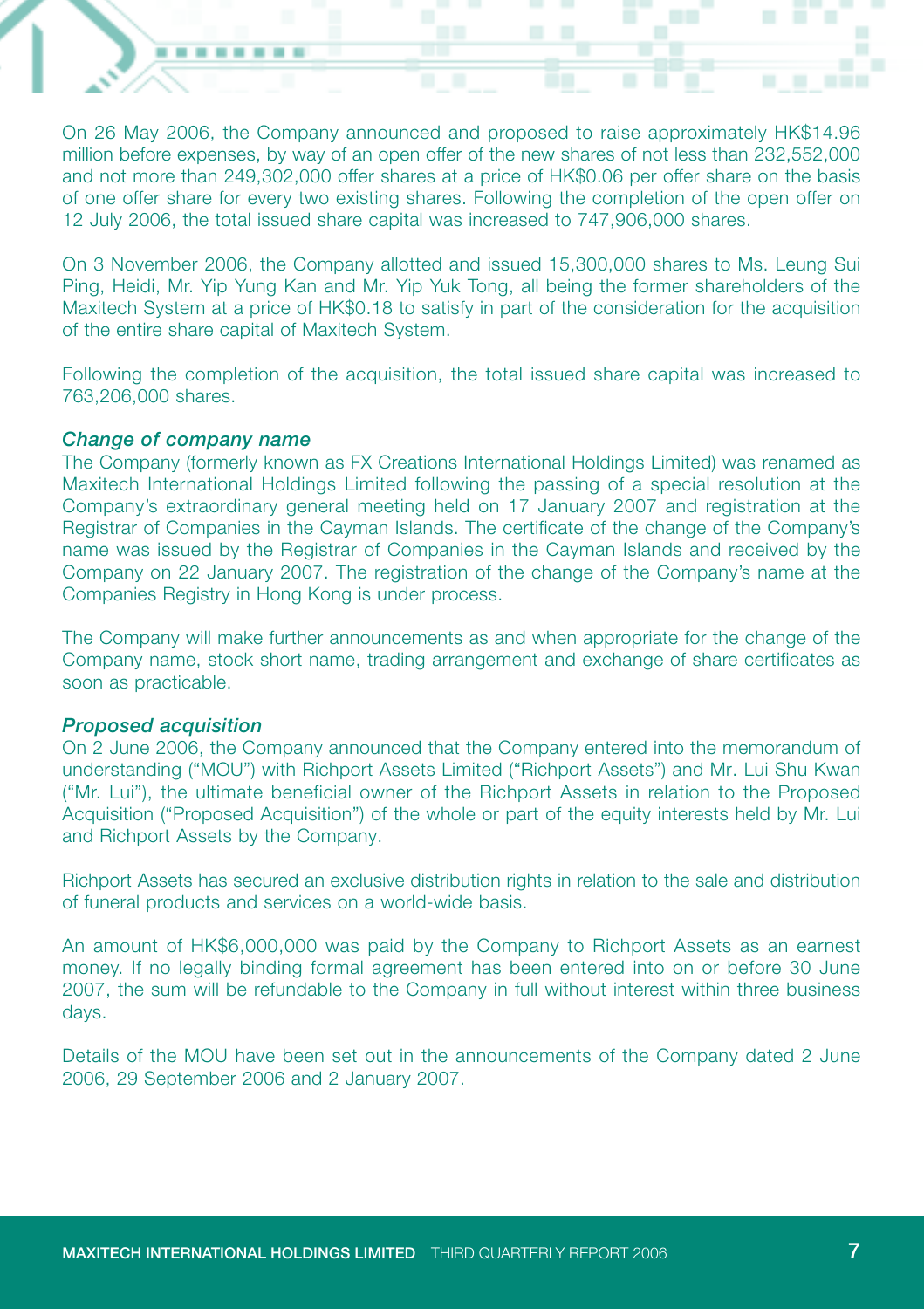# **SIGNIFICANT SUBSEQUENT EVENTS**

. . .

. . . .

On 12 January 2007, Virtue Partner Group Limited ("Virtue") and Flyrich Resources Limited ("Flyrich") entered into the Sale and Purchase Agreement pursuant to which Virtue agreed to purchase and Flyrich agreed to sell 306,000,000 Shares, representing approximately 40.09% of the entire issued share capital of the Company, for a total consideration of HK\$15,000,000.

On the same day, the Company and Virtue entered into the Subscription Agreement whereby Virtue has agreed to subscribe for, and the Company has agreed to allot and issue, 1,036,794,000 Subscription Shares at an issue price of HK\$0.01 per Subscription Share.

Immediately after the completion of the Share Purchase and the Subscription, Virtue and other parties acting in concert with it will be interested in an aggregate of 1,342,794,000 Shares, representing about 74.60% of the issued share capital of the Company as enlarged by the allotment and issue of the Subscription Shares. Accordingly, Virtue will be required under Rule 26.1 of the Takeovers Code to make a mandatory unconditional cash offer for all the issued Shares (other than those Shares already owned or agreed to be acquired by Virtue and parties acting in concert with it) immediately after completion of the Share Purchase and the Subscription.

Details of this proposal have been set out in the announcement and the circular dated 22 January 2007 and 5 February 2007 respectively.

## **DIRECTORS' INTERESTS IN SHARES**

As at 31 December 2006, the interests and short positions of the directors of the Company in the shares, underlying shares and debentures of the Company or any of its associated corporations (within the meaning of Part XV of the Securities and Futures Ordinance (Cap. 571, Laws of Hong Kong) ("SFO")) which were required to be notified to the Company and the Stock Exchange pursuant to Divisions 7 and 8 of Part XV of the SFO (including interests or short positions which they were taken or deemed to have under such provisions of the SFO) or as recorded in the register required to be kept by the Company under Section 352 of the SFO or otherwise notified to the Company and the Stock Exchange pursuant to the required standard of dealings by directors as referred to in Rule 5.46 of the GEM Listing Rules, were as follows:

|                             | <b>Type of interest</b> | Number of<br>shares held | Percentage of<br>shareholding in<br>the Company<br>(%) |  |
|-----------------------------|-------------------------|--------------------------|--------------------------------------------------------|--|
| Mr. Wong Wing Cheung, Peter | Corporate<br>(Note 1)   | 306,000,000              | 40.09                                                  |  |
| Mr. Chan Man Yin            | Personal                | 6,900,000                | 0.90                                                   |  |
| Mr. Chan Francis Ping Kuen  | Personal                | 6,900,000                | 0.90                                                   |  |

Note:

1. These shares are beneficially owned by Flyrich, a company wholly owned by Mr. Wong Wing Cheung, Peter.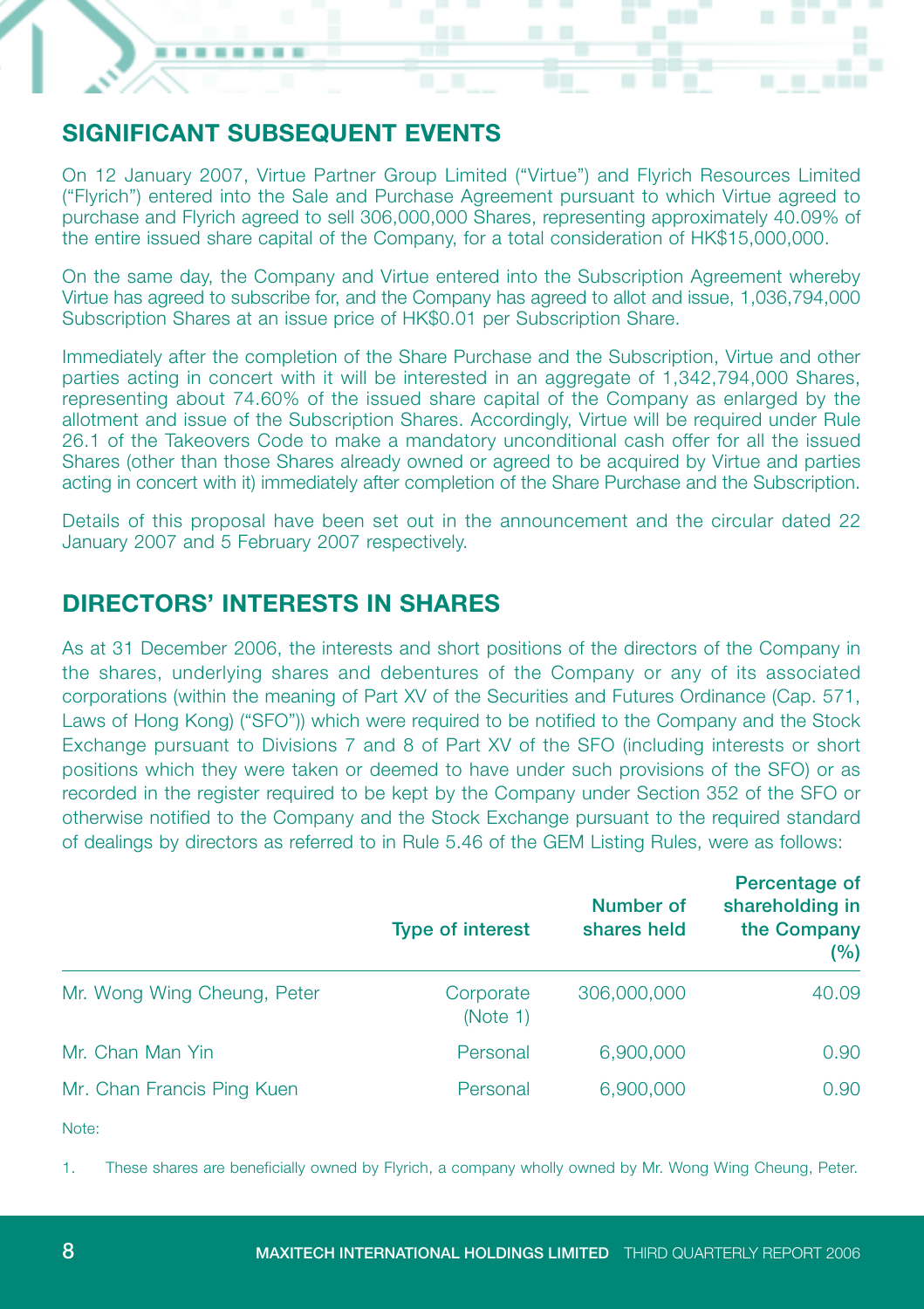Save as disclosed above, as at 31 December 2006, none of the directors had any other interests or short positions in any shares, underlying shares or debentures of the Company or any of its associated corporation (within the meaning of Part XV of the SFO) which were required to be notified to the Company and the Stock Exchange pursuant to Divisions 7 and 8 of Part XV of the SFO (including interests or short positions which they were taken or deemed to have under such provisions of the SFO), or which were required to be recorded in the register kept by the Company under Section 352 of the SFO or otherwise notified to the Company and the Stock Exchange pursuant to Rule 5.46 of the GEM Listing Rules.

### **SUBSTANTIAL SHAREHOLDERS' INTERESTS IN SHARES**

As at 31 December 2006, other than the interests of certain directors as disclosed under the section headed "Directors' interests in shares" above, the interests and short positions of persons in the shares and underlying shares of the Company which would fall to be disclosed to the Company under the provisions of Divisions 2 and 3 of Part XV of the SFO or, who is, directly or indirectly, interested in 10% or more of the nominal value of any class of share capital carrying rights to vote in all circumstances at general meetings of any other members of the Group, or substantial shareholders as recorded in the register of substantial shareholder required to be kept by the Company under Section 336 of the SFO were as follow:

| <b>Name</b>                  |          | Number of<br>shares held | Percentage of<br>shareholding<br>in the Company<br>(%) |
|------------------------------|----------|--------------------------|--------------------------------------------------------|
| <b>Flyrich</b>               | (Note 1) | 306,000,000              | 40.09                                                  |
| Mr. Wong Wing Cheung, Peter  | (Note 1) | 306,000,000              | 40.09                                                  |
| <b>Sunny Wonders Limited</b> | (Note 2) | 204,000,000              | 26.73                                                  |
| Mr. Chan Poon Yau, Adrian    | (Note 2) | 204,000,000              | 26.73                                                  |

Notes:

- 1. These shares are beneficially owned by Flyrich, a company wholly owned by Mr. Wong Wing Cheung, Peter.
- 2. Sunny Wonders Limited, a company incorporated in the British Virgin Islands and wholly owned by Mr. Chan Poon Yau, Adrian, had a security interest in shares of the Company. Under the SFO, Mr. Chan Poon Yau, Adrian is deemed to be interested in such security shares.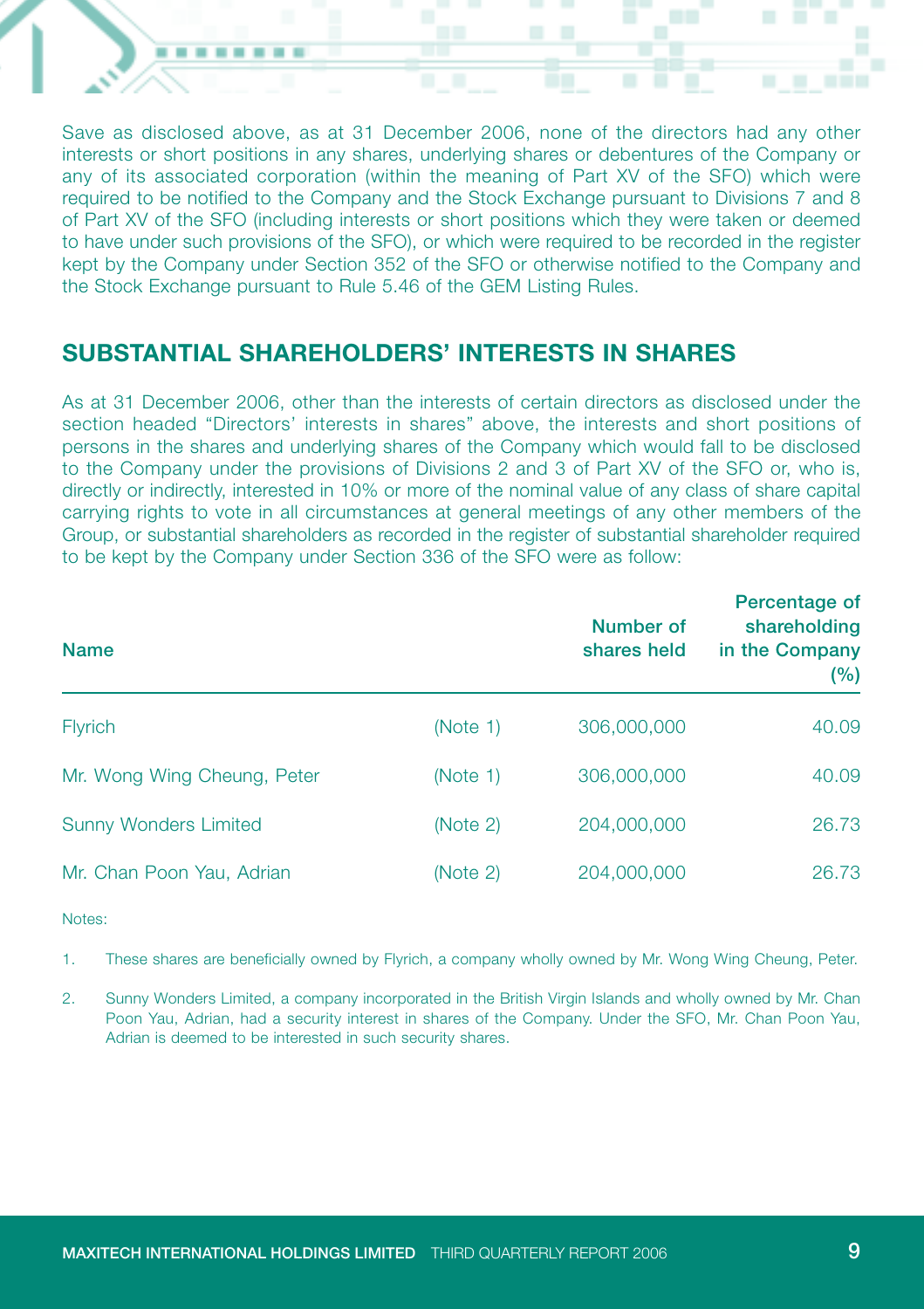Save as disclosed above, as at 31 December 2006, the directors of the Company were not aware of any other person (other than the directors of the Company) who had an interest or short position in the shares or underlying shares of the Company which would fall to be disclosed to the Company under the provisions of Divisions 2 and 3 of Part XV of the SFO or, who is, directly or indirectly, interested in 10% or more of the nominal value of any class of share capital carrying rights to vote in all circumstances at general meetings of any other members of the Group, or any other substantial shareholders whose interests or short positions were recorded in the register required to be kept by the Company under Section 336 of the SFO.

# **SHARE OPTION SCHEME**

The Company adopted a share option scheme (the "Scheme") on 21 May 2002 pursuant to a written resolution of the Company. On 20 April 2006, options to subscribe for an aggregate of 38,100,000 shares at HK\$0.163 per share had been granted by the Company under the Scheme. On 26 May 2006, all the outstanding 38,100,000 share options were exercised. As at 31 December 2006, no share options granted under the Scheme were outstanding. Particulars and movements of the share options granted under the Scheme were as follows:

| Categories of<br>grantees      |           | Date of grant Exercisable Period | <b>Exercise</b><br>price<br>per share<br><b>HK\$</b> | Close price<br>at the date<br>of grant<br><b>HK\$</b> | Outstanding<br>as at<br>01/04/2006 | Granted<br>durina<br>the period | <b>Exercised</b><br>during<br>the period | Outstanding<br>as at<br>31/12/2006 |
|--------------------------------|-----------|----------------------------------|------------------------------------------------------|-------------------------------------------------------|------------------------------------|---------------------------------|------------------------------------------|------------------------------------|
| <b>Directors</b>               |           |                                  |                                                      |                                                       |                                    |                                 |                                          |                                    |
| Mr. Wong Wing Cheung.<br>Peter | 20/4/2006 | 20/04/2006-21/04/2016            | 0.163                                                | 0.26                                                  | -                                  | 4,600,000                       | (4,600,000)                              |                                    |
| Mr. Chan Man Yin               | 20/4/2006 | 20/04/2006-21/04/2016            | 0.163                                                | 0.26                                                  | -                                  | 4.600,000                       | (4,600,000)                              |                                    |
| Mr. Chan Francis<br>Ping Kuen  | 20/4/2006 | 20/04/2006-21/04/2016            | 0.163                                                | 0.26                                                  | ۰                                  | 4,600,000                       | (4,600,000)                              |                                    |
| <b>Employees</b>               | 20/4/2006 | 20/04/2006-21/04/2016            | 0.163                                                | 0.26                                                  | -                                  | 8.100,000                       | (8,100,000)                              |                                    |
| <b>Consultants</b>             | 20/4/2006 | 20/04/2006-21/04/2016            | 0.163                                                | 0.26                                                  | ۰                                  | 16,200,000                      | (16, 200, 000)                           |                                    |

The directors consider that it is inappropriate to state the value of the options granted under the Scheme on the ground that certain crucial factors for such valuation are variables such as the expected volatility and interest rate, which cannot be reasonably determined at this stage. Any valuation of the share options based on speculation assumptions in respect of these variables would not be meaningful and would be misleading to the shareholders of the Company.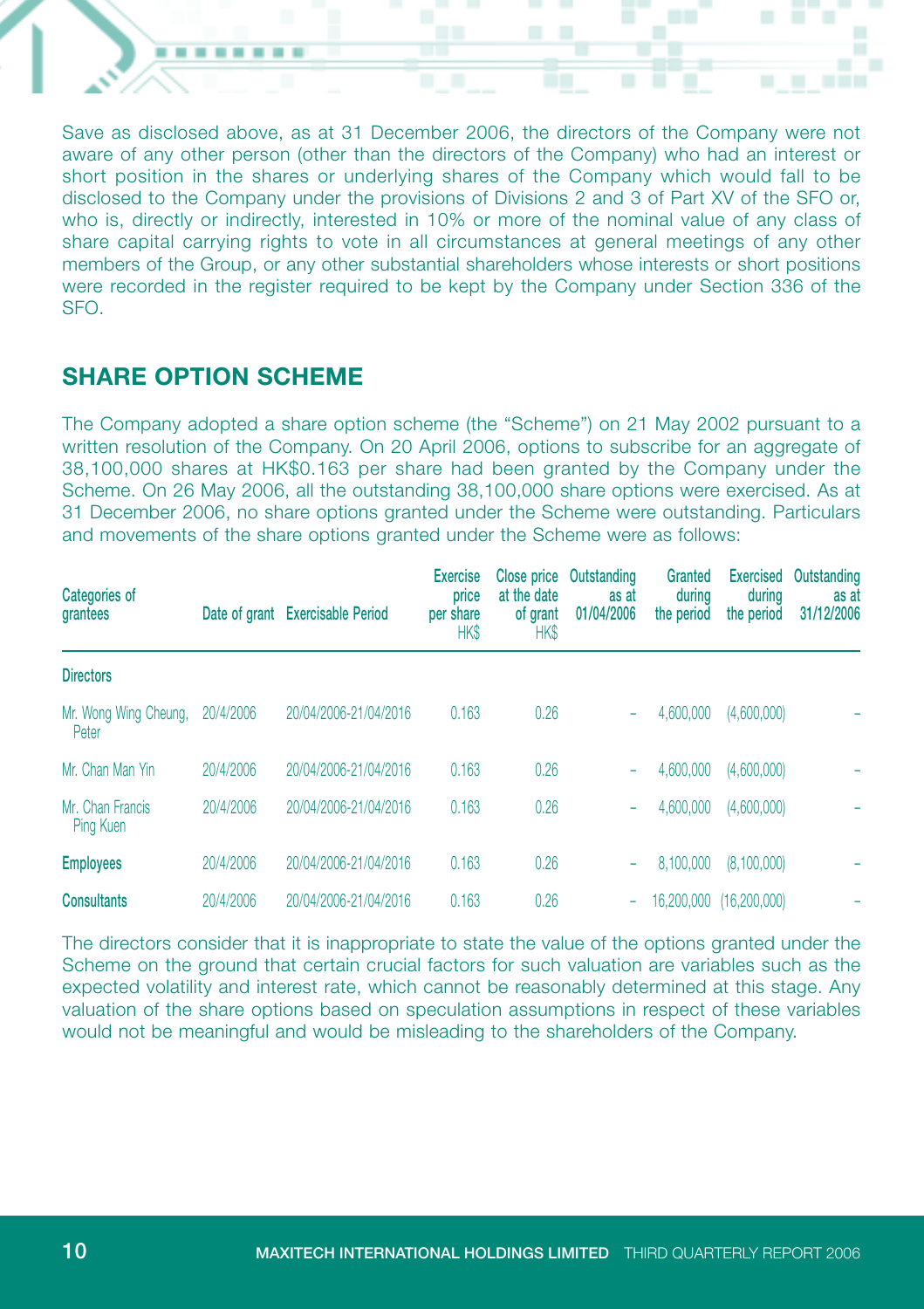# **DIRECTORS' RIGHTS TO ACQUIRE SHARES OR SECURITIES**

Apart from as disclosed under the heading "Directors' interests in shares" above, at no time since the incorporation of the Company were rights to acquire benefits by means of the acquisition of shares in or debentures of the Company or of any other body corporate granted to any directors or their respective spouse or children under 18 years of age, or were any such rights exercised by them; or was the Company, its holding company or any of its subsidiaries a party to any arrangements to enable the directors, their respective spouse or children under 18 years of age to acquire such rights in the Company or any other body corporate.

### **PURCHASE, REDEMPTION OR SALES OF THE LISTED SECURITIES OF THE COMPANY**

Neither the Company, nor any of its subsidiaries has purchased, redeemed or sold any of the Company's listed shares during the nine months ended 31 December 2006.

## **COMPETING INTERESTS**

As at 31 December 2006, none of the directors, the management shareholders of the Company and their respective associates (as defined in the GEM Listing Rules) had any interest in a business which causes or may cause a significant competition with the business of the Group and any other conflicts of interest which any such person has or may have with the Group.

### **CODE OF CONDUCT REGARDING SECURITIES TRANSACTIONS BY DIRECTORS**

The Company has adopted the code of conduct for securities transactions by directors on terms no less exacting than the required standard of dealings set out in Rules 5.48 to 5.67 of the GEM Listing Rules (the "Code"). Having made specific enquiry of all Directors, the Company was not aware of any non-compliance with the required standard as set out in the Code.

### **CORPORATE GOVERNANCE PRACTICES**

The Company has adopted the code provisions set out in the Code on Corporate Governance Practices (the "Code") as set out in Appendix 15 of the GEM Listing Rules. The Company has applied the principles in the Code and complied with the code provisions set out in the Code for the period ended 31 December 2006 except that: (i) the roles of chairman and chief executive officer are not segregated and are performed by the same individual, and (ii) no nomination committee of the Board is established.